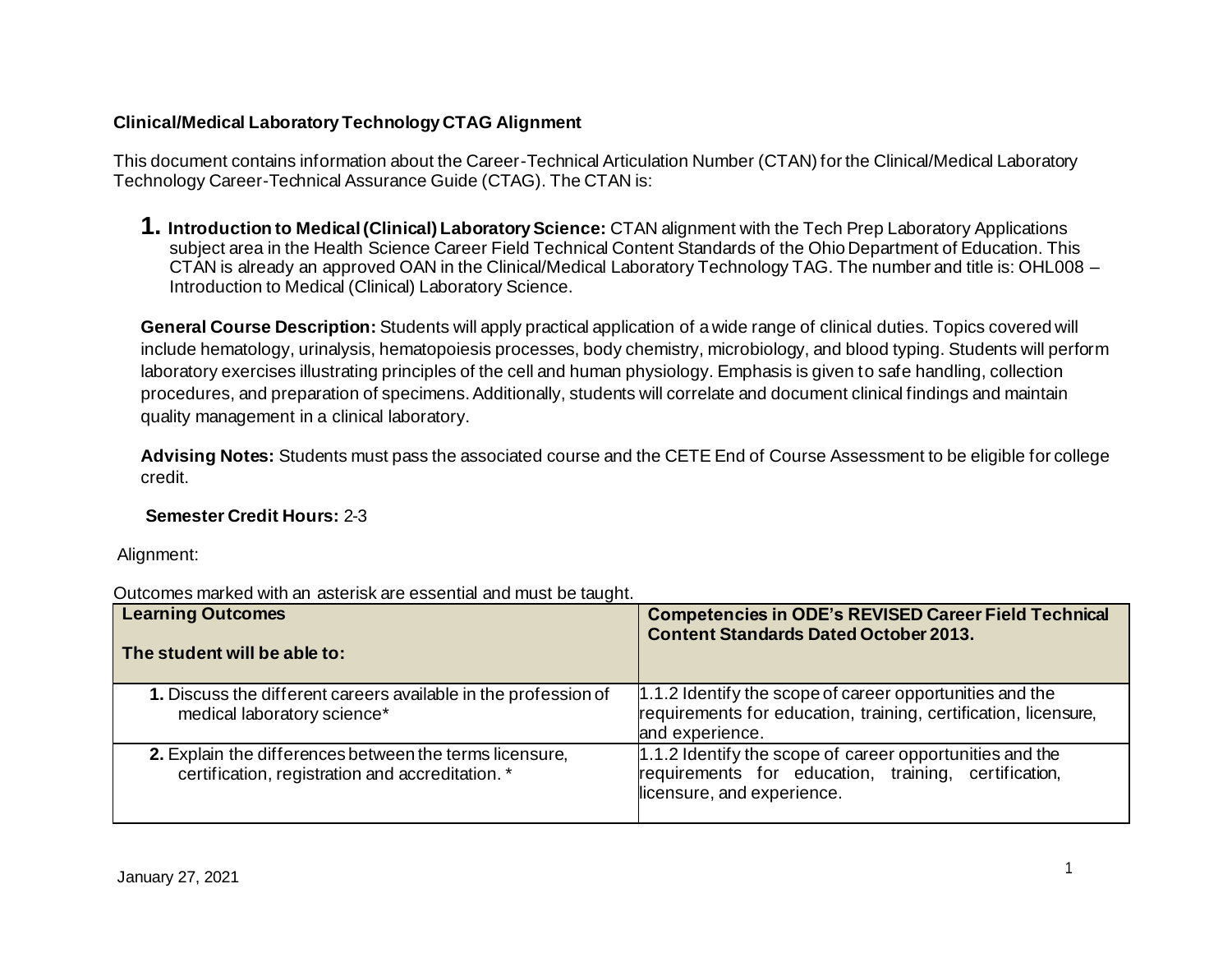| 3. Describe the different governing groups and agencies<br>involved in the profession of medical laboratory science.*                                                                                                     | 1.1.4 Describe the role and function of professional<br>organizations, industry associations, and organized<br>labor and use networking techniques to develop and<br>maintain professional relationships.                                                                                                                                                                                     |
|---------------------------------------------------------------------------------------------------------------------------------------------------------------------------------------------------------------------------|-----------------------------------------------------------------------------------------------------------------------------------------------------------------------------------------------------------------------------------------------------------------------------------------------------------------------------------------------------------------------------------------------|
| 4. Identify the organizations associated with the following<br>initials and describe what they are: *<br>ASCLS*<br>ASCP*<br>MLS/MT*<br>MLT*<br>NAACLS*<br>TJC*<br>$CAP*$<br>CLIA*<br>CLSI*                                | 1.1.4 Describe the role and function of professional<br>organizations, industry associations, and organized labor<br>and use networking techniques to develop and maintain<br>professional relationships.                                                                                                                                                                                     |
| 5. Identify the major routine tests perform in the following<br>sections of the clinical lab. *<br>Blood bank*<br>$\bullet$<br>Chemistry*<br>٠<br>Hematology*<br>$\bullet$<br>Immunology*<br>Microbiology*<br>Urinalysis* | 5.9.13 Identify major routine tests performed in clinical lab<br>sections (e.g., blood bank, chemistry, hematology,<br>serology, microbiology, urinalysis).                                                                                                                                                                                                                                   |
| 6. Define the term "standard precautions". Identify the two<br>primary blood borne pathogens they are meant to<br>prevent.*                                                                                               | 3.1.1. Use standard precaution guidelines, recommended by<br>the governing bodies for reducing the risk of transmission of<br>pathogens.<br>4.3.1. Describe the chain of infection<br>4.3.2. Describe mechanisms for the spread of infection<br>4.3.3 Describe methods of controlling or eliminating<br>microorganisms and the importance of practices that hinder<br>the spread of infection |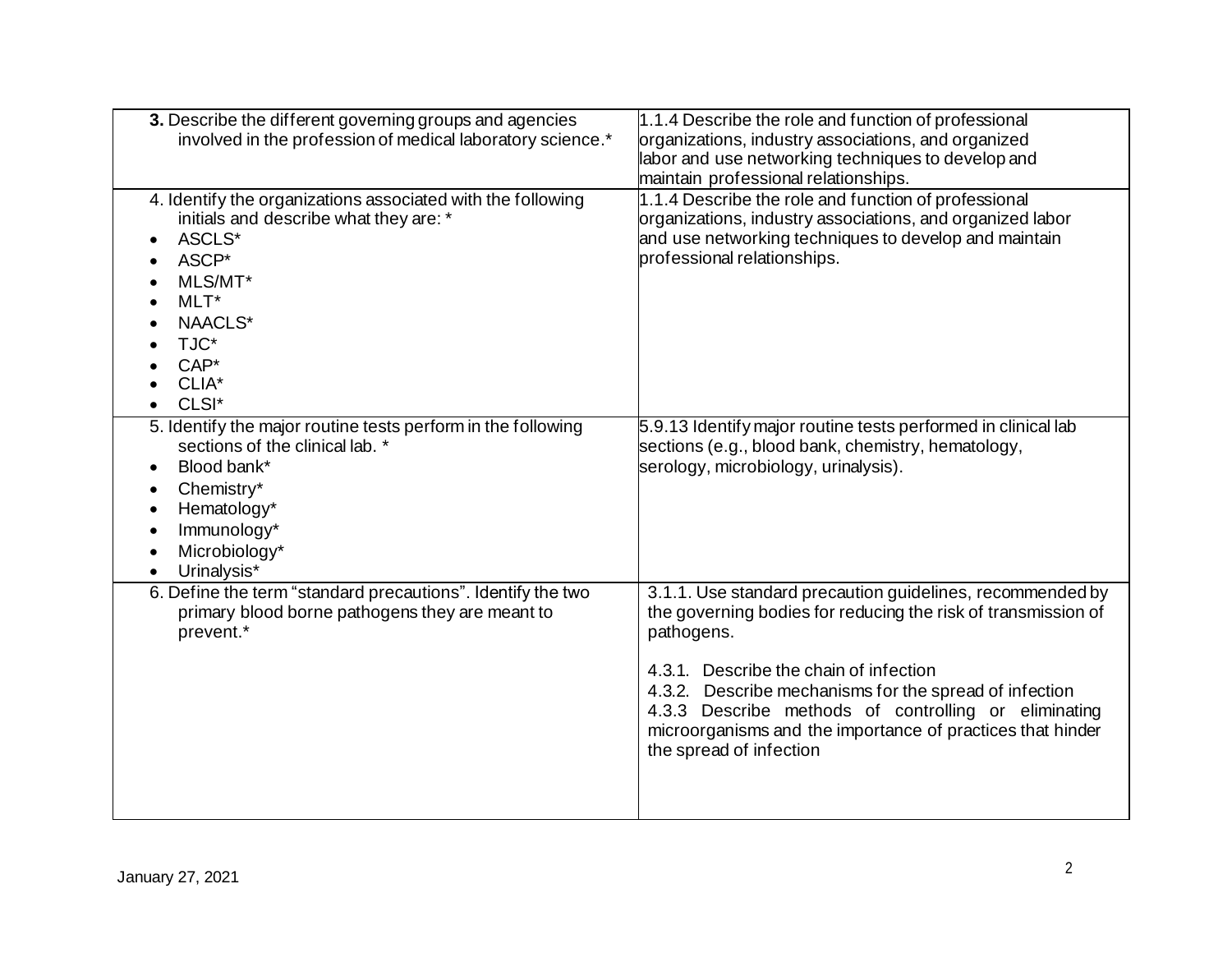| 4.3.4 Identify and use appropriate level of personal<br>protective equipment (PPE) when encountering body fluids,<br>potential of splashing, or respiratory droplets.                  |
|----------------------------------------------------------------------------------------------------------------------------------------------------------------------------------------|
| 4.3.6 Identify and follow standard precaution guidelines.                                                                                                                              |
| 4.3.7. Identify, follow, and document isolation precautions.                                                                                                                           |
| 5.9.3 Differentiate between aseptic and sterile procedure<br>when collecting specimens and maintain bio- hazardous<br>materials procedures (e.g., urine, feces,<br>sputum, and blood). |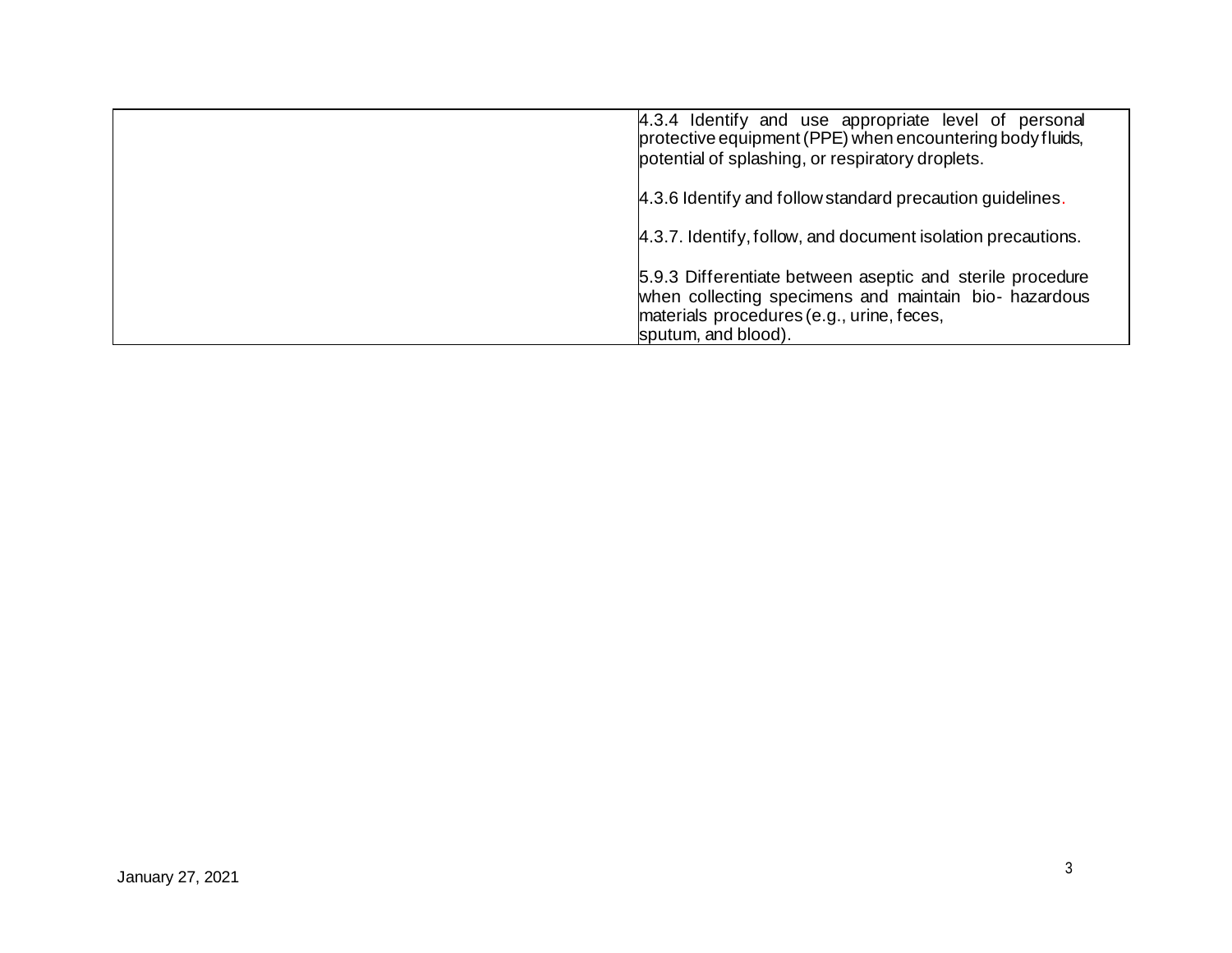| 7. Create a clinical laboratory safety checklist that identifies<br>key elements in the four categories below: *<br>Biohazards*<br>Fire hazards*<br>Electrical hazards*<br>Chemical hazards* | 1.3.2 Follow protocols and practices necessary to maintain a<br>clean, safe, and healthy work environment.<br>1.3.5 Access and implement safety compliance measures<br>(e.g. quality assurance information, safety data sheets<br>[SDSs],product safety data sheets [PSDSs],<br>U.S.<br>Environmental Protection Agency [EPA], United States<br>Occupational Safety and Health Administration<br>[OSHA]) that contribute to the continuous improvement<br>of the organization.<br>3.1.1. Use standard precaution guidelines, recommended by the<br>governing bodies for reducing the risk of transmission of<br>pathogens.<br>3.1.4 Decrease the risk of injury to individuals or others by<br>using authorized strategies.<br>3.1.6 Identify risks associated with chemical, electrical, and<br>aquatic elements in the work environment.<br>3.1.8 Clean, store, or dispose of supplies, specimens and<br>laboratory glassware following protocol and standard<br>precautions.<br>3.1.10 Implement disaster preparedness response for<br>emergency situations.<br>3.1.11 Identify risk factors of exposure to hazardous materials<br>and demonstrate safety precautions.<br>3.1.13 Follow Occupational Health and Safety Administration<br>protocol for exposure and disposal of contaminated hazardous<br>waste.<br>3.1.17 Identify and respond to emergency call lights and<br>alarms. |
|----------------------------------------------------------------------------------------------------------------------------------------------------------------------------------------------|-------------------------------------------------------------------------------------------------------------------------------------------------------------------------------------------------------------------------------------------------------------------------------------------------------------------------------------------------------------------------------------------------------------------------------------------------------------------------------------------------------------------------------------------------------------------------------------------------------------------------------------------------------------------------------------------------------------------------------------------------------------------------------------------------------------------------------------------------------------------------------------------------------------------------------------------------------------------------------------------------------------------------------------------------------------------------------------------------------------------------------------------------------------------------------------------------------------------------------------------------------------------------------------------------------------------------------------------------------------------------------------------|
|                                                                                                                                                                                              | 5.1.1. Use standard operating procedures for the safe use of                                                                                                                                                                                                                                                                                                                                                                                                                                                                                                                                                                                                                                                                                                                                                                                                                                                                                                                                                                                                                                                                                                                                                                                                                                                                                                                              |
| January 27, 2021                                                                                                                                                                             | 4                                                                                                                                                                                                                                                                                                                                                                                                                                                                                                                                                                                                                                                                                                                                                                                                                                                                                                                                                                                                                                                                                                                                                                                                                                                                                                                                                                                         |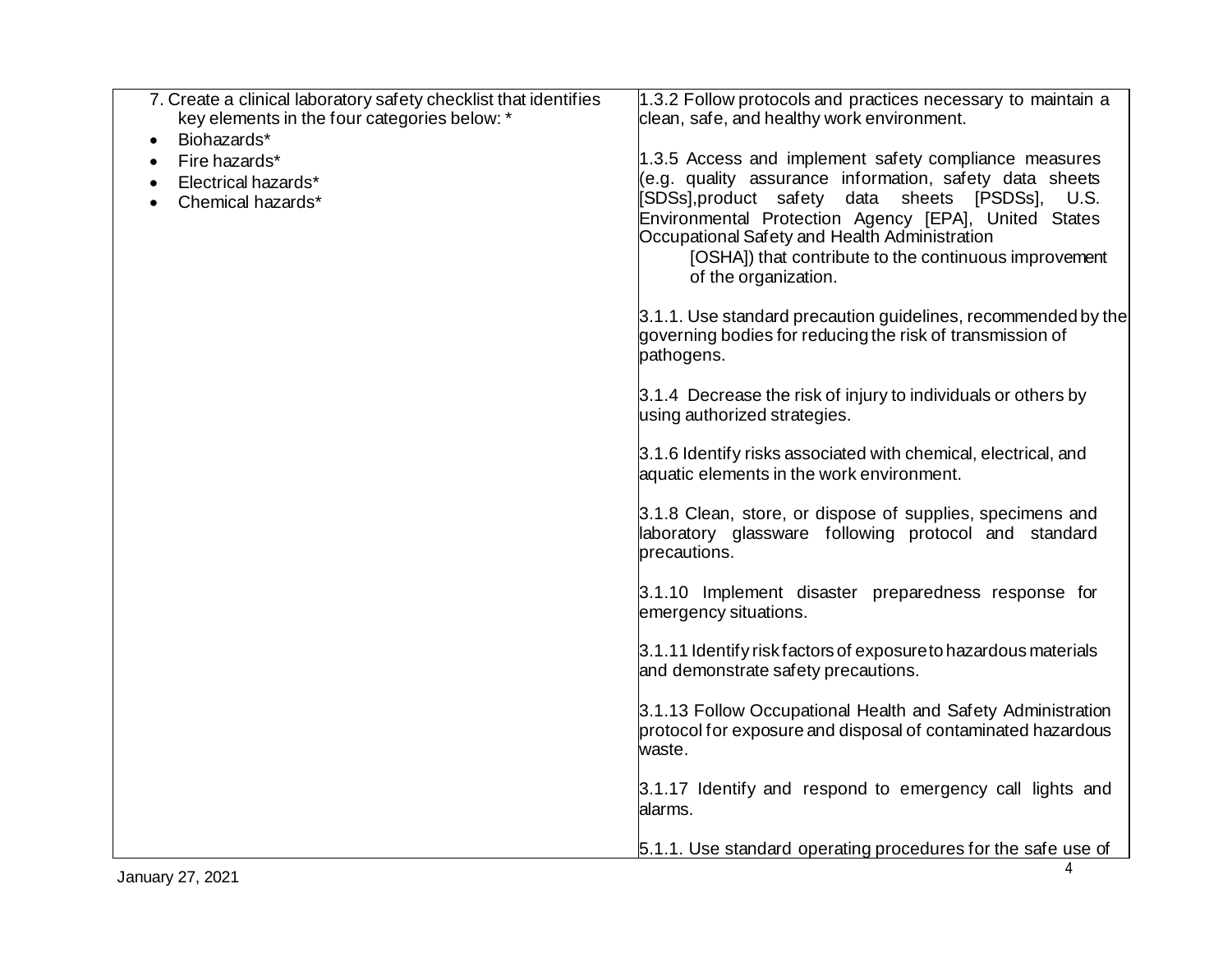| instruments, equipment and gas<br>cylinders.                                                                                                                                               |
|--------------------------------------------------------------------------------------------------------------------------------------------------------------------------------------------|
| 5.1.2 Locate and use safety data sheets to prepare and<br>interpret labels for chemicals, supplies, and to identify<br>hazards associated with handling and storing chemical<br>materials. |
| 5.1.3. Neutralize acids, bases, or caustic solutions for<br>handling and disposal.                                                                                                         |
|                                                                                                                                                                                            |
|                                                                                                                                                                                            |
|                                                                                                                                                                                            |
|                                                                                                                                                                                            |
|                                                                                                                                                                                            |
|                                                                                                                                                                                            |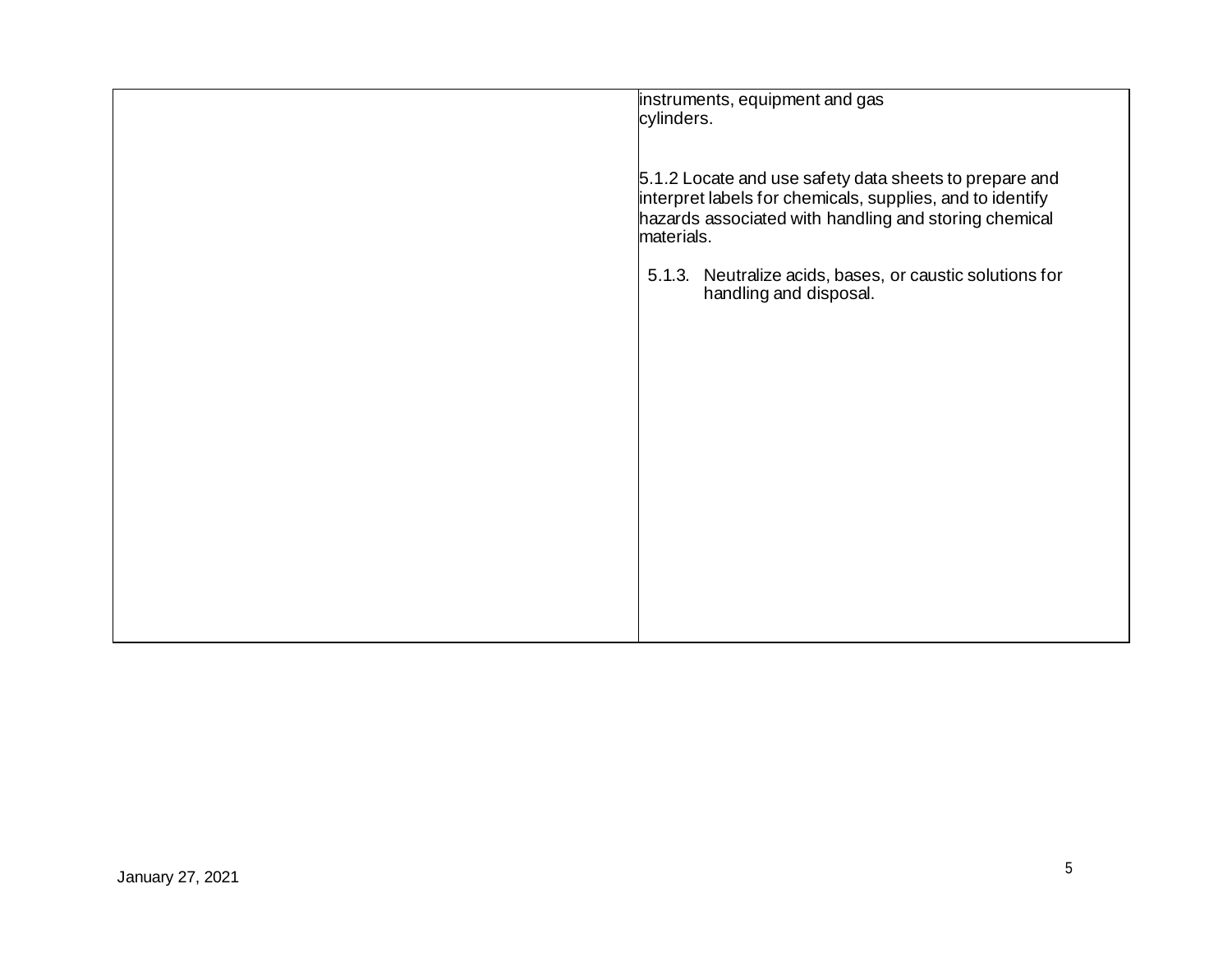|                                                                   | 5.1.9 Implement a chemical inventory system that includes all<br>pertinent information regarding stability, hazards and<br>sensitivity per standard operating procedure (SOP).<br>5.1.10 Maintain an inventory system for manufactured<br>products per standard operating procedure (SOP).<br>5.9.3 Differentiate between aseptic and sterile procedure<br>when collecting specimens and maintain bio- hazardous |
|-------------------------------------------------------------------|------------------------------------------------------------------------------------------------------------------------------------------------------------------------------------------------------------------------------------------------------------------------------------------------------------------------------------------------------------------------------------------------------------------|
|                                                                   | materials procedures (e.g., urine, feces,<br>sputum, and blood).                                                                                                                                                                                                                                                                                                                                                 |
| 8. Describe the proper procedure for performing a venipuncture. * | 3.1.9 Determine bleeding risk factors and implement<br>precautions.                                                                                                                                                                                                                                                                                                                                              |
|                                                                   | 3.1.12 Differentiate and apply principles of aseptic and<br>sterile techniques.                                                                                                                                                                                                                                                                                                                                  |
|                                                                   | 5.9.4 Discuss the methods of blood collection, specimen<br>processing and labeling procedures and the potential<br>problems that may occur.                                                                                                                                                                                                                                                                      |
|                                                                   | 5.9.5 Identify patient/client and inform them of the medical<br>procedure to be performed.                                                                                                                                                                                                                                                                                                                       |
|                                                                   | 5.9.8 Differentiate between specimen collection, storage and<br>handling techniques (e.g., temperature, light, time, humidity).                                                                                                                                                                                                                                                                                  |
|                                                                   | 5.1.8 Verify expiration dates and lot numbers.                                                                                                                                                                                                                                                                                                                                                                   |
|                                                                   | 5.9.9 Determine order of draw and appropriate anticoagulants<br>for ordered tests and correlate tube stopper colors with tube<br>additives and their actions.                                                                                                                                                                                                                                                    |
|                                                                   | 5.9.10 Identify complications of venipuncture (e.g. patient<br>fainting, short draw, inadequate inversion, hemolysis,<br>lack of blood flow, hematoma, petechiae, nerve injury,<br>mastectomy issues).                                                                                                                                                                                                           |
|                                                                   | 5.9.12 Determine the general criteria for suitability of a<br>specimen for analysis and reasons for specimen                                                                                                                                                                                                                                                                                                     |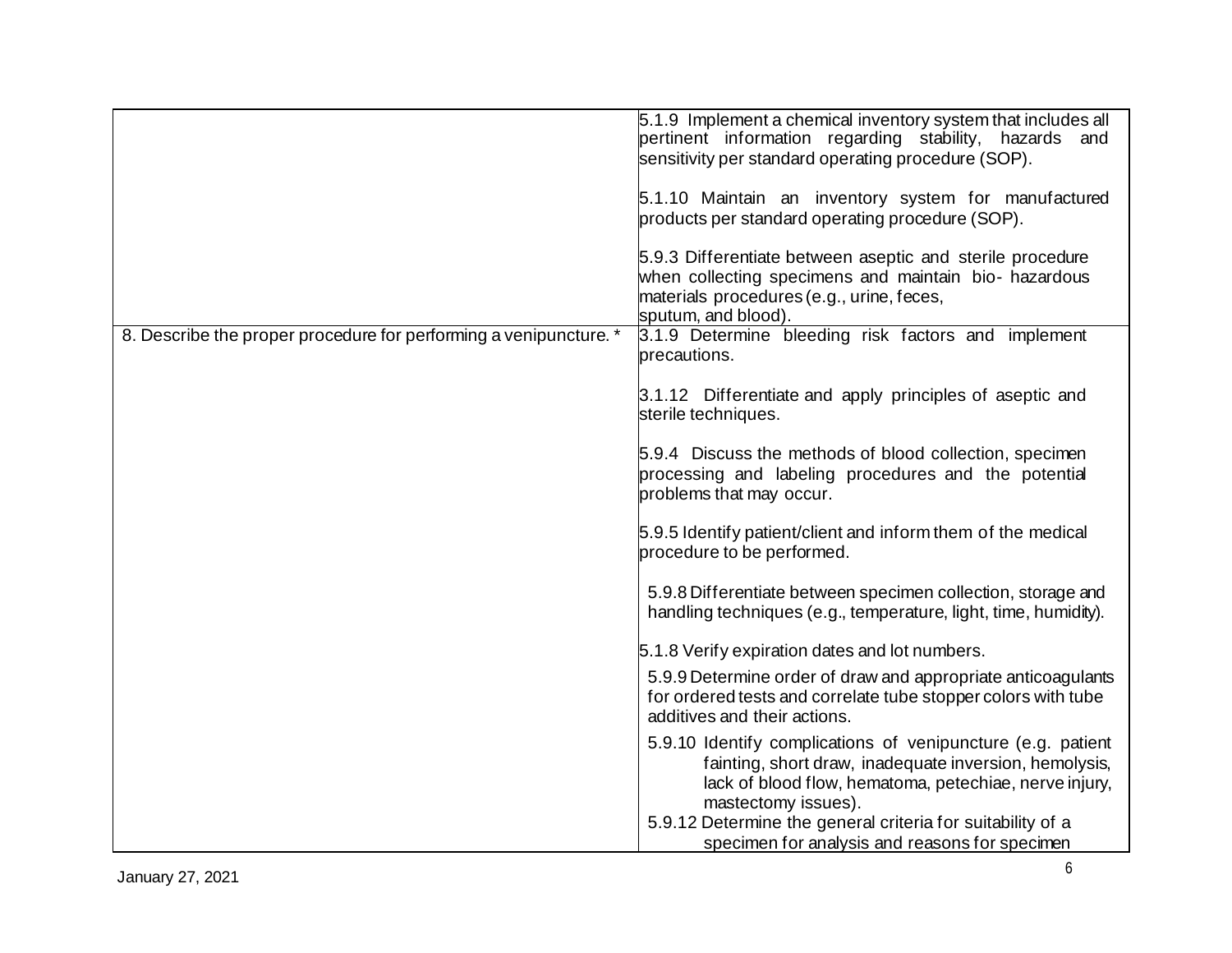|                                         | rejection and recollection.                                                                                                                                                                                                            |
|-----------------------------------------|----------------------------------------------------------------------------------------------------------------------------------------------------------------------------------------------------------------------------------------|
|                                         |                                                                                                                                                                                                                                        |
|                                         |                                                                                                                                                                                                                                        |
|                                         |                                                                                                                                                                                                                                        |
|                                         |                                                                                                                                                                                                                                        |
| 9. Perform a successful venipuncture. * | 3.1.9 Determine bleeding risk factors and implement<br>precautions.                                                                                                                                                                    |
|                                         | 3.1.12 Differentiate and apply principles of aseptic and<br>sterile techniques.                                                                                                                                                        |
|                                         | 5.5.1 Follow standard operating procedure (SOP) to<br>aseptically collect and prepare dry and wet samples for<br>analysis.                                                                                                             |
|                                         | 5.9.1 Maintain the integrity of a clinical sample, including<br>patient/client identification and chain of custody and explain<br>how to adhere to chain-of-custody guidelines when required<br>(e.g., forensic studies, drug screen). |
|                                         | 5.9.4 Discuss the methods of blood collection, specimen<br>processing and labeling procedures and the potential<br>problems that may occur.                                                                                            |
|                                         | 5.9.5 Identify patient/client and inform them of the medical<br>procedure to be performed.                                                                                                                                             |
|                                         | 5.9.8 Differentiate between specimen collection, storage and                                                                                                                                                                           |
| January 27, 2021                        | $\overline{7}$                                                                                                                                                                                                                         |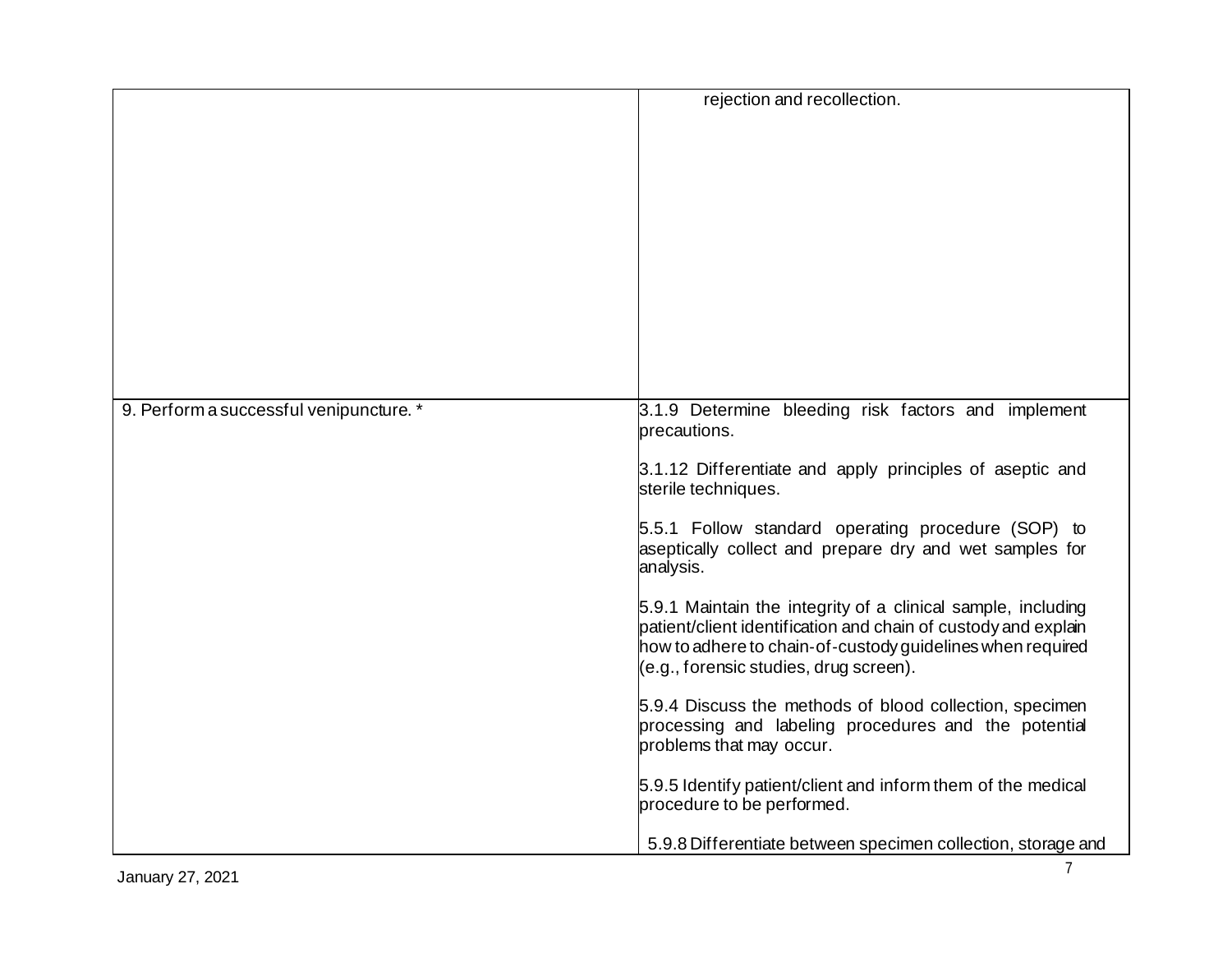| handling techniques (e.g., temperature, light, time,<br>humidity).<br>5.9.9 Determine order of draw and appropriate anticoagulants<br>for ordered tests and correlate tube stopper colors with tube<br>additives and their actions<br>5.9.10 Identify complications of venipuncture (e.g. patient<br>fainting, short draw, inadequate inversion, hemolysis,<br>lack of blood flow, hematoma, petechiae, nerve injury,<br>mastectomy issues). |
|----------------------------------------------------------------------------------------------------------------------------------------------------------------------------------------------------------------------------------------------------------------------------------------------------------------------------------------------------------------------------------------------------------------------------------------------|
| 5.9.12 Determine the general criteria for suitability of a specimen<br>for analysis and reasons for specimen rejection and recollection.                                                                                                                                                                                                                                                                                                     |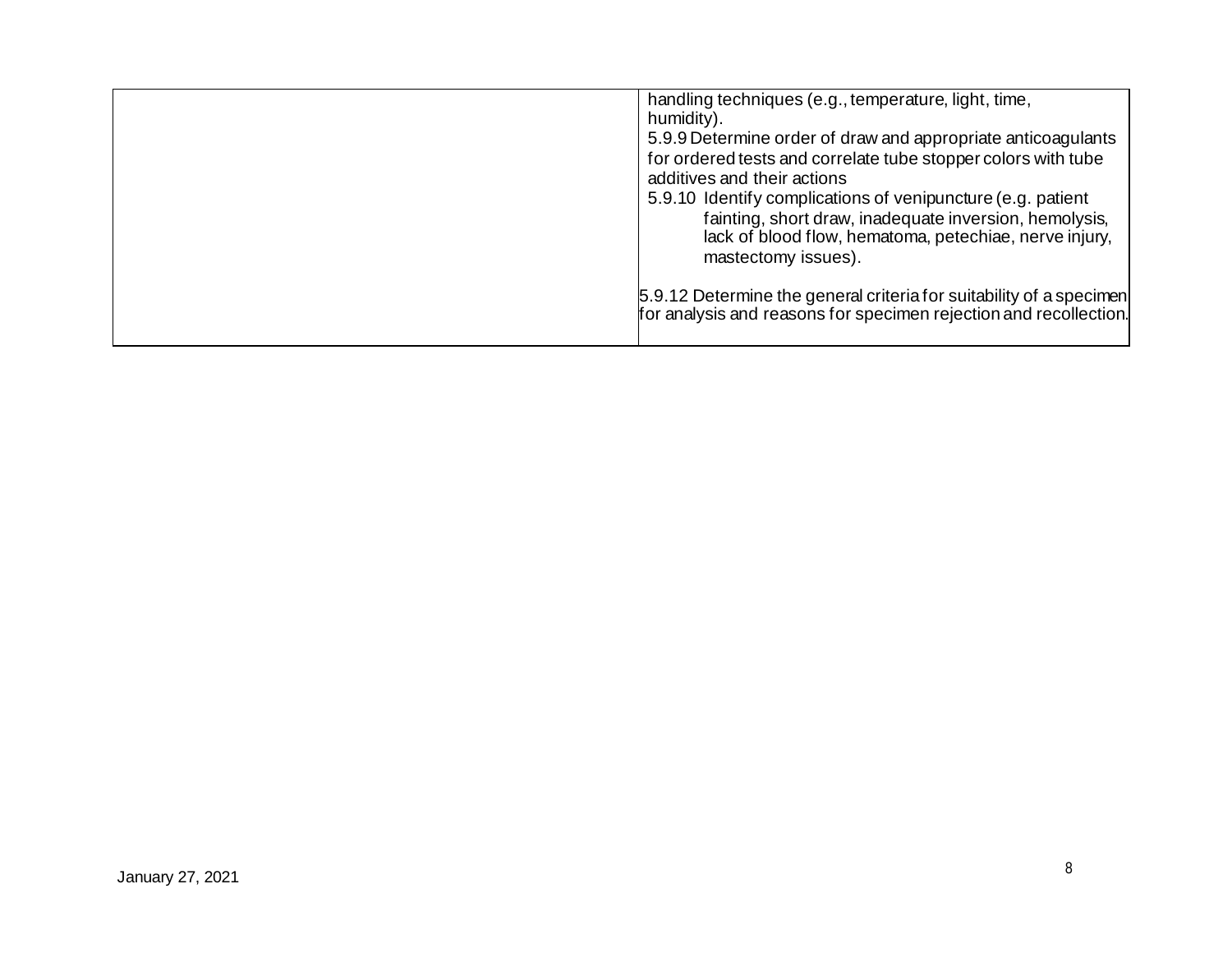|                                                                                                                              | specimen for analysis and reasons for specimen rejection and<br>recollection.                                                                                                                                                                                                                                                                                                                                                                                                                                                                                                                                                           |
|------------------------------------------------------------------------------------------------------------------------------|-----------------------------------------------------------------------------------------------------------------------------------------------------------------------------------------------------------------------------------------------------------------------------------------------------------------------------------------------------------------------------------------------------------------------------------------------------------------------------------------------------------------------------------------------------------------------------------------------------------------------------------------|
| 10. List common anticoagulants used in collecting blood for<br>laboratory testing. *                                         | 5.9.9 Determine order of draw and appropriate<br>anticoagulants for ordered tests and correlate tube stopper<br>colors with tube additives and their actions.                                                                                                                                                                                                                                                                                                                                                                                                                                                                           |
|                                                                                                                              | 3.1.15. Account for all instruments, supplies and equipment.                                                                                                                                                                                                                                                                                                                                                                                                                                                                                                                                                                            |
|                                                                                                                              | 3.1.8 Clean, store, or dispose of supplies, specimens and<br>laboratory glassware following protocol and standard<br>precautions.                                                                                                                                                                                                                                                                                                                                                                                                                                                                                                       |
| 11. Cite the appropriate order of draw when additive tubes are<br>used. *                                                    | 5.9.9 Determine order of draw and appropriate<br>anticoagulants for ordered tests and correlate tube stopper<br>colors with tube additives and their actions                                                                                                                                                                                                                                                                                                                                                                                                                                                                            |
| 12. Describe the proper procedure for obtaining quality specimens<br>for the lab (venous, arterial and capillary).*          | 5.1.8 Verify expiration dates and lot numbers.<br>5.9.7 Identify resources needed for special procedures<br>and demonstrate knowledge of special phlebotomy<br>collection procedures (e.g., phenylketonuria [PKU],<br>galactosemia, blood donations, blood cultures).<br>5.9.14 Instruct patients/clients in the collection procedures<br>for random, routine, non-blood specimen collection (e.g.,<br>clean-catch, mid-stream urine, stool specimens, semen,<br>or sputum for testing.)<br>5.9.12 Determine the general criteria for suitability of a<br>specimen for analysis and reasons for specimen rejection<br>and recollection. |
| 13. Describe the proper procedures for processing whole blood<br>specimens when serum or plasma is, needed including general | 5.9.8 Differentiate between specimen collection, storage and<br>handling techniques (e.g., temperature, light and time).                                                                                                                                                                                                                                                                                                                                                                                                                                                                                                                |
| storage requirements. *                                                                                                      | 5.9.16 Assist with preparations for non-CLIA waived<br>procedures.                                                                                                                                                                                                                                                                                                                                                                                                                                                                                                                                                                      |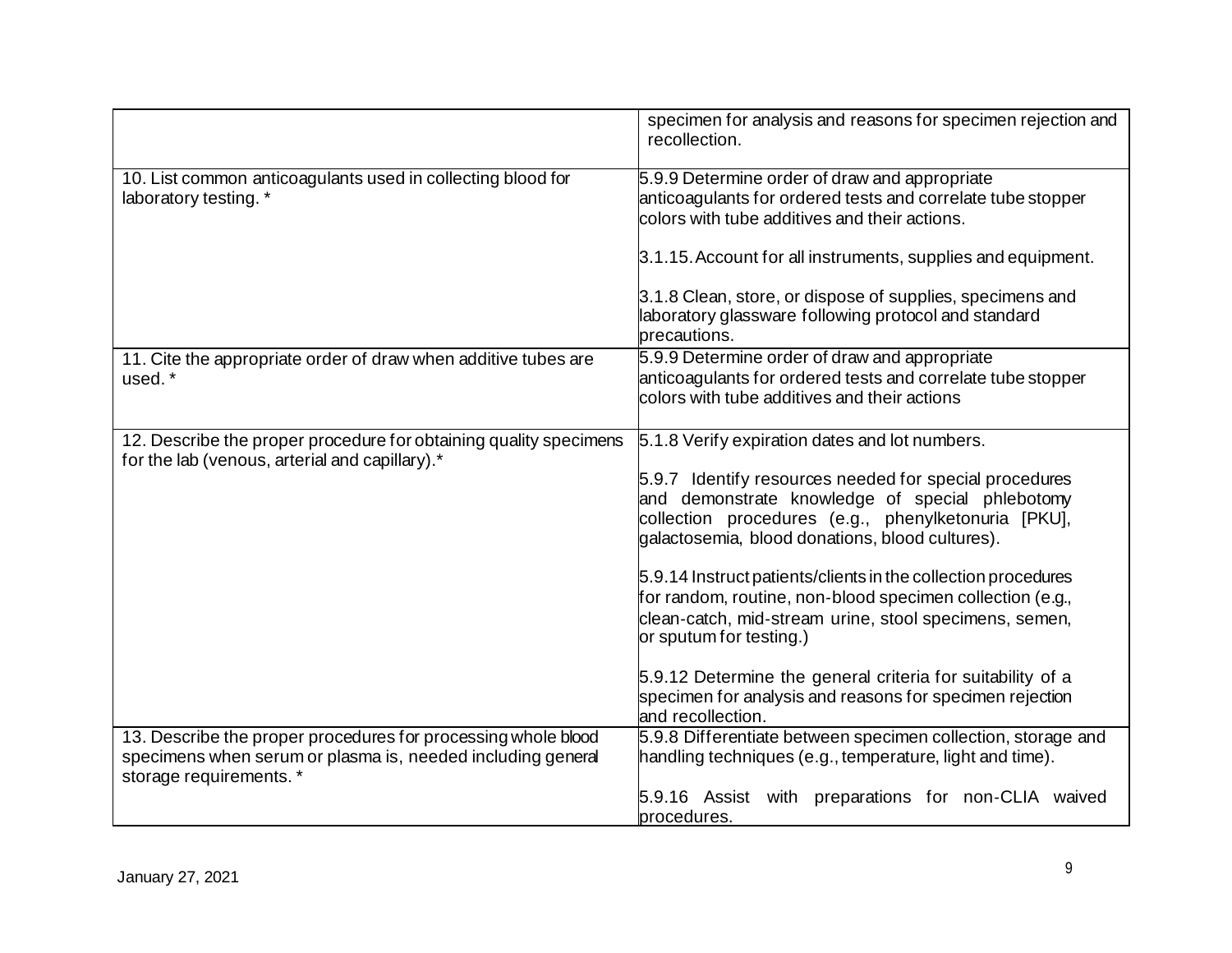| 14. Identify the major components of a Code of Medical Ethics and<br>apply to selected situations in Clinical Laboratory Science. * | 1.1.6 Explain the importance of work ethic, accountability,<br>and responsibility and demonstrate associated behaviors in<br>fulfilling personal, community, and workplace roles.                                                 |
|-------------------------------------------------------------------------------------------------------------------------------------|-----------------------------------------------------------------------------------------------------------------------------------------------------------------------------------------------------------------------------------|
|                                                                                                                                     | 1.3.1. Analyze how regulatory compliance affects business<br>operations and organizational performance.                                                                                                                           |
|                                                                                                                                     | 1.3.3 Use ethical character traits consistent with workplace<br>standards (e.g., honesty, personal integrity,<br>compassion, justice).                                                                                            |
|                                                                                                                                     | 1.4.3 Verify compliance with security rules, regulations, and<br>codes (e.g., property, privacy, access, accuracy issues, client<br>and patient record confidentiality) pertaining to technology<br>specific to industry pathway. |
|                                                                                                                                     | Maintain individuals' rights, respect<br>3.1.2<br>individual's choices and describe informed consent.                                                                                                                             |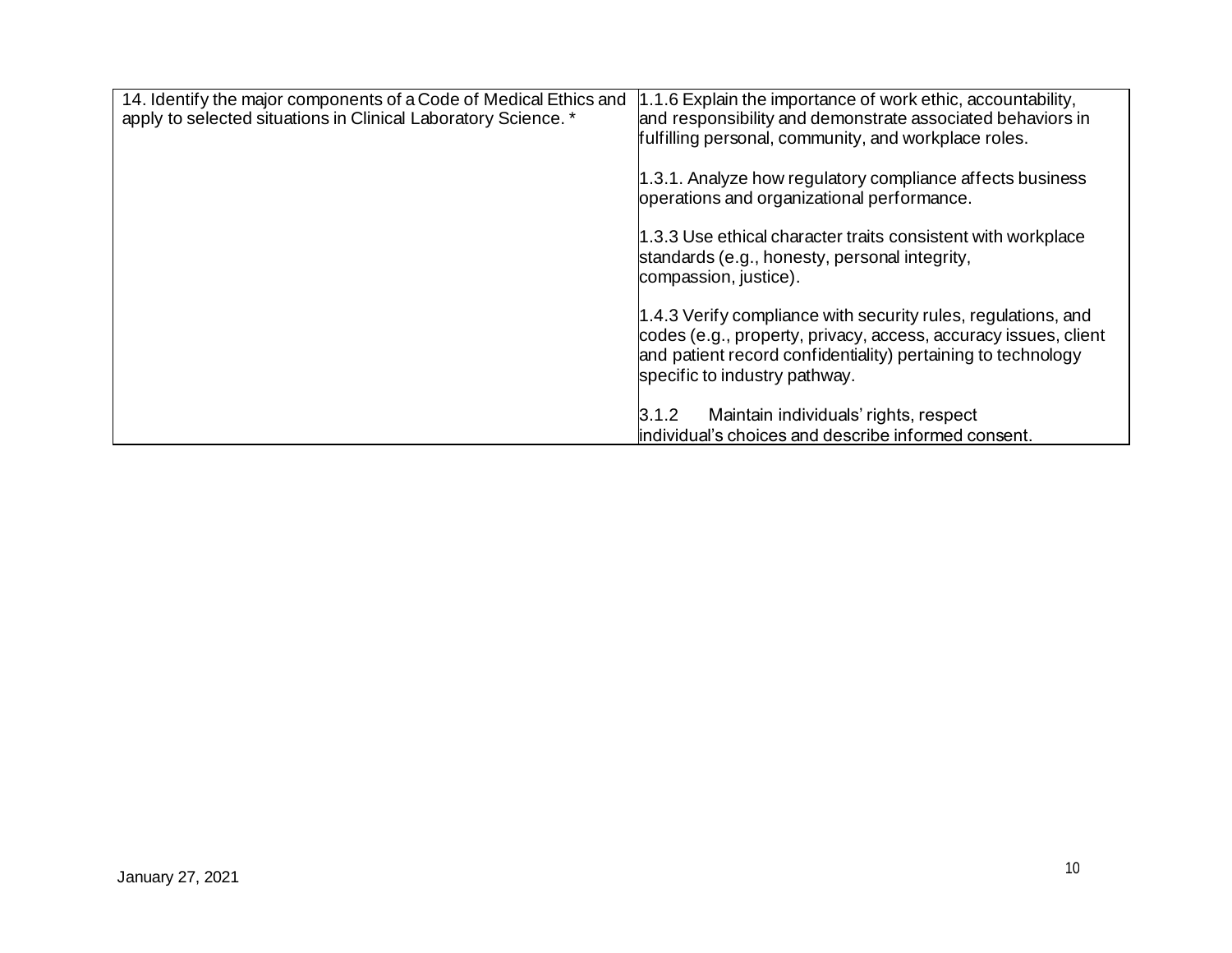|                                                                                                                                      | 3.1.3 Describe confidentiality guidelines in the Health Insurance<br>Portability and Accountability Act (HIPAA).<br>2.2.1 Provide privacy and demonstrate sensitivity for diverse                                   |
|--------------------------------------------------------------------------------------------------------------------------------------|---------------------------------------------------------------------------------------------------------------------------------------------------------------------------------------------------------------------|
|                                                                                                                                      | populations.                                                                                                                                                                                                        |
|                                                                                                                                      | 6.2.7 Describe the possible consequences of inappropriate use<br>of health information.                                                                                                                             |
| 15. Demonstrate the ability to use the following basic<br>clinical laboratory equipment and instrumentation: *<br>*Spectrophotometer | 5.1.6 Adjust, calibrate, maintain and perform systems<br>diagnostics on laboratory equipment per standard operating<br>procedure (SOP) and equipment specifications.                                                |
| b. *Balance<br>*Pipettes<br>c.<br>*Microscope<br>d.<br>*Centrifuge<br>е.                                                             | 5.1.7 Maintain equipment logs and determine when to perform,<br>implement, or schedule preventive maintenance and/or<br>systems updates.                                                                            |
|                                                                                                                                      | 5.1.8 Verify expiration dates and lot numbers.                                                                                                                                                                      |
|                                                                                                                                      | 5.2.15 Describe, use, and calibrate precision weighing and<br>measuring techniques (e.g., analytical balance, micropipette)<br>that are based on the metric system.                                                 |
|                                                                                                                                      | 5.2.9 Perform spectroscopy of biological materials explaining<br>the principles behind the procedures, the purpose of ablank and<br>determine the concentration of biomolecular samples.                            |
|                                                                                                                                      | 5.5.5 Explain the principles of microscopy and process a<br>specimen for light microscopy.                                                                                                                          |
|                                                                                                                                      | 5.9.15 Perform Clinical Laboratory Improvement Act (CLIA)<br>waived tests (e.g., dipstick or tablet reagent urinalysis, blood<br>glucose by glucose monitoring devices, ovulation tests, urine<br>pregnancy tests). |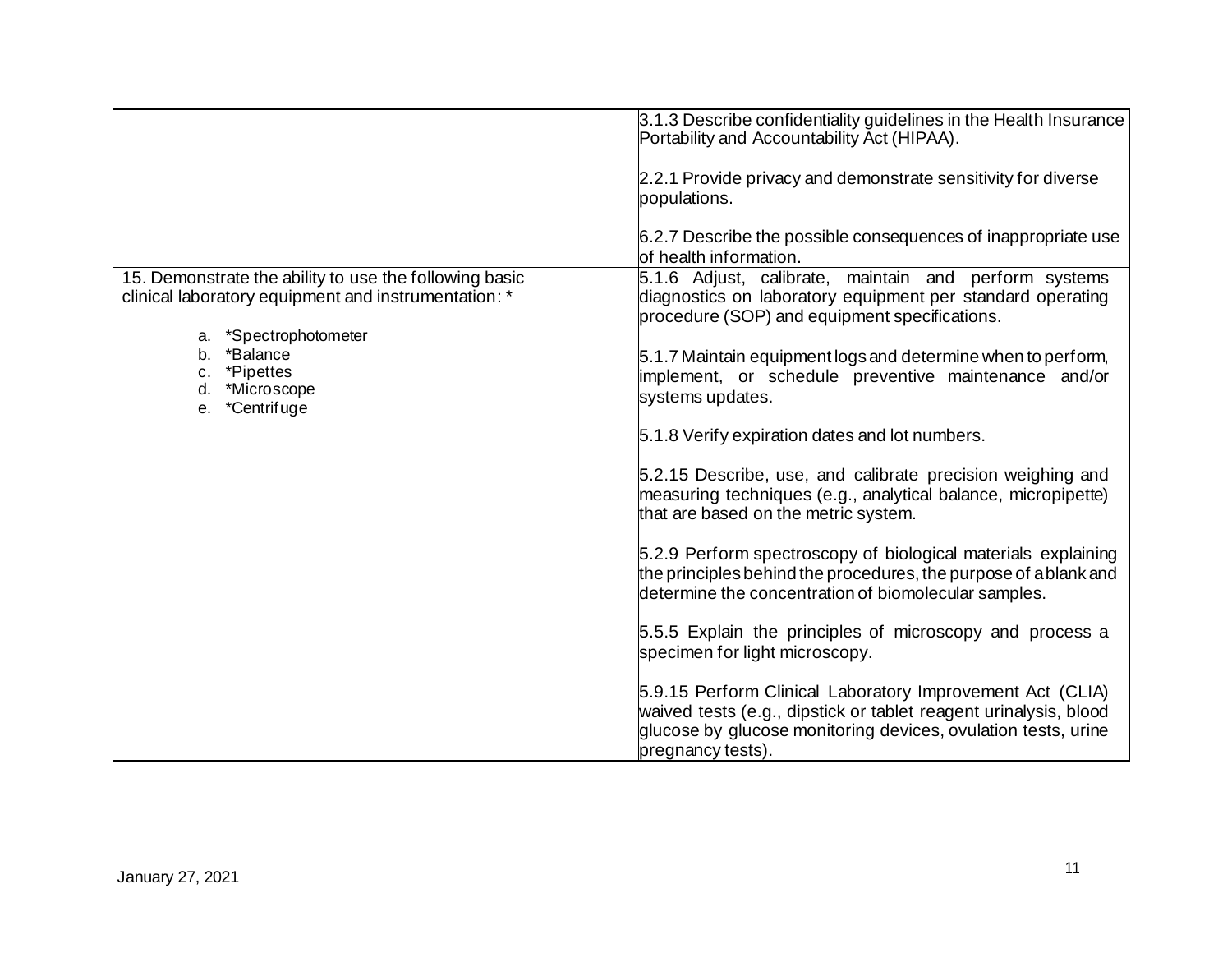| 16. Discuss the importance of quality assurance in a clinical<br>laboratory setting. *                              | 1.3.5 Access and implement safety compliance measures<br>e.g., quality assurance information, safety data sheets<br>[SDSs], product safety data sheets [PSDSs], U.S.<br>Environmental Protection Agency [EPA], United States<br>Occupational Safety and Health Administration [OSHA])<br>that contribute to the continuous improvement of the<br>organization. |
|---------------------------------------------------------------------------------------------------------------------|----------------------------------------------------------------------------------------------------------------------------------------------------------------------------------------------------------------------------------------------------------------------------------------------------------------------------------------------------------------|
|                                                                                                                     | 5.5.12 Comply with industry-based and required regulatory<br>quality-assurance practices (e.g., quality control [QC], Good<br>_aboratory Practice [GLP], and Good Manufacturing<br>Practice [GMP]) for documentation                                                                                                                                           |
|                                                                                                                     | 5.8.6 Define the concepts of confidence limit and significant<br>figures.                                                                                                                                                                                                                                                                                      |
|                                                                                                                     | 5.8.8 Compute measures of central tendency and dispersion to<br>interpret results and draw conclusions.                                                                                                                                                                                                                                                        |
|                                                                                                                     | 5.8.10 Create, interpret and use tabular and graphical displays<br>and describe the data.                                                                                                                                                                                                                                                                      |
|                                                                                                                     | 5.9.2 Describe control substance<br>procedures, protocols,<br>documentation and labeling techniques.                                                                                                                                                                                                                                                           |
| 17. Calculate metric conversions, simple serial dilutions,<br>basic Beer's Law, and total magnification, as well as | 5.2.18 Calculate conversions of metric and standard units                                                                                                                                                                                                                                                                                                      |
| construct and interpret standard curve.                                                                             | 5.5.2 Prepare and dispense stock reagents, buffers, media,<br>and serial dilutions by calculating concentrations, adjusting<br>factors such as pH and selecting purification techniques and<br>containers.                                                                                                                                                     |
|                                                                                                                     | 5.2.10 Calculate the volume, temperature, and pressure of<br>gases using the ideal gas law, Charles Law, Boyles Law, and<br>Beer's Law.                                                                                                                                                                                                                        |
|                                                                                                                     | 5.5.5 Explain the principles of microscopy and process a<br>specimen for light microscopy.                                                                                                                                                                                                                                                                     |
|                                                                                                                     | 5.2.9 Perform spectroscopy of biological materials                                                                                                                                                                                                                                                                                                             |
| January 27, 2021                                                                                                    | 12                                                                                                                                                                                                                                                                                                                                                             |